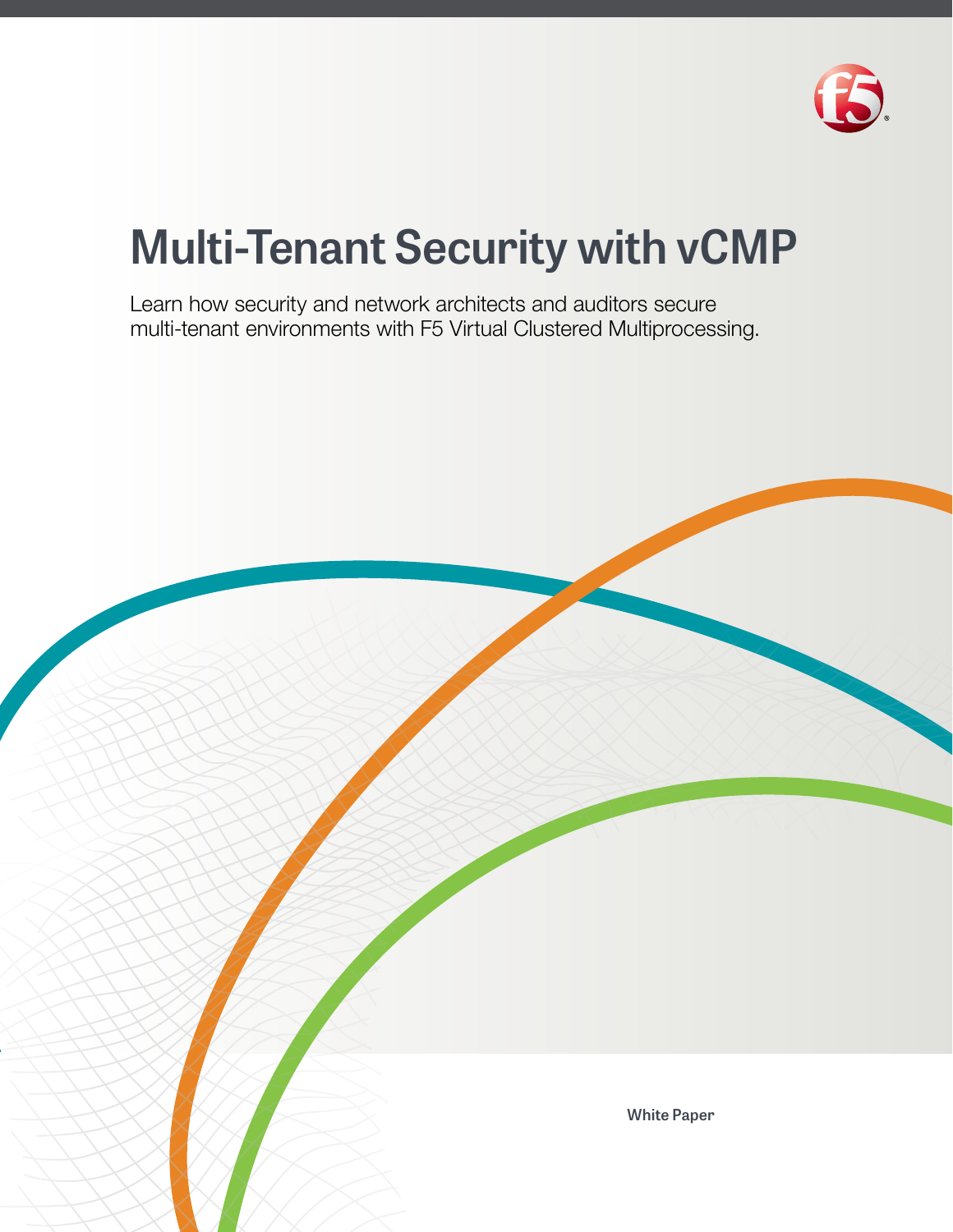

### **Contents**

| Introduction                                      | 3 |  |
|---------------------------------------------------|---|--|
| Securing and Consolidating Applications with vCMP | З |  |
| <b>vCMP System Security</b>                       | 5 |  |
| <b>vCMP Hypervisor Security</b>                   | 5 |  |
| <b>vCMP Guest Security</b>                        | 6 |  |
| <b>vCMP Network Security</b>                      | 7 |  |
| Data Plane Network Security                       | 7 |  |
| <b>Management Network Security</b>                | 8 |  |
|                                                   |   |  |

[Conclusion](#page-8-0)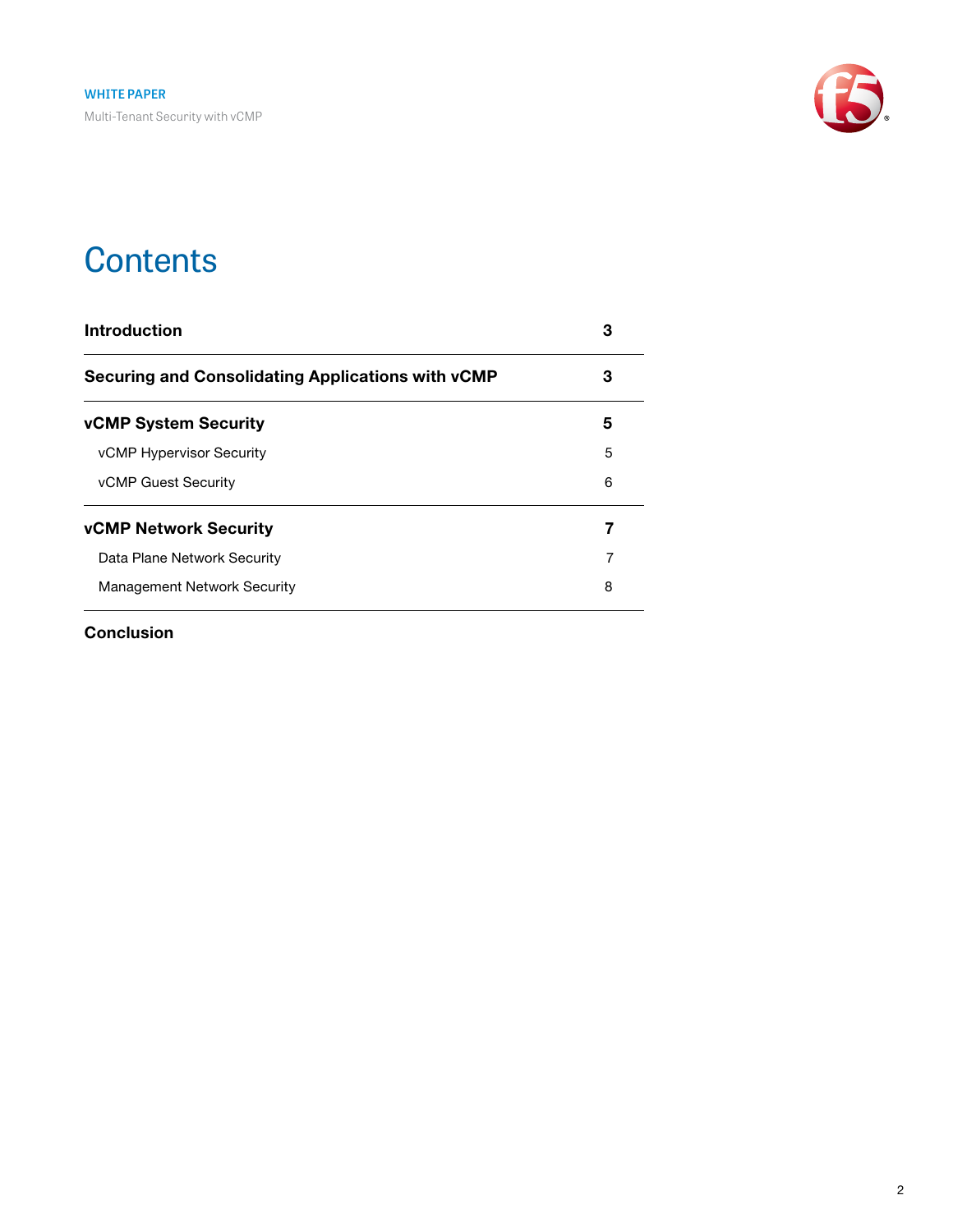

## <span id="page-2-0"></span>**Introduction**

CIOs and architects are looking to maximize hardware and software ROI through virtualization technologies that enable them to squeeze every ounce of computing power from their existing data centers, as well as consolidate services and applications onto fewer platforms. While this need is most apparent in the world of application servers, other devices such as firewalls, routers, and Application Delivery Controllers (ADCs) could also benefit. F5's Virtual Clustered Multiprocessing (vCMP®) technology gives organizations a virtualization strategy for application delivery and isolating multi-tenant environments.

CSOs, on the other hand, want to know how secure the vCMP technology is. Managed service providers need to be able to completely assure their downstream customers that their network traffic cannot be seen or manipulated by other customers hosted on the same physical device.

vCMP combines the high-performance characteristics that CIOs require with the robust, high-security posture that CSOs demand.

| Component         | <b>Description</b>                                                                                                                                                      |
|-------------------|-------------------------------------------------------------------------------------------------------------------------------------------------------------------------|
| $CMP^{\circledR}$ | F5's Clustered Multiprocessing (CMP®) distributed architecture for scal-<br>ing CPUs, cores, and blades                                                                 |
| <b>VIPRION®</b>   | The F5 scalable chassis to which modular blades and virtual BIG-IP <sup>®</sup><br>instances can be dynamically added without requiring reconfiguration<br>or rebooting |
| Appliance         | A non-modular hardware platform with a fixed number of ports and<br>CPU cores on which vCMP instances can also be deployed                                              |
| Guest OS          | The operating system used by a virtual machine running on the chassis<br>or appliance                                                                                   |
| Instance          | A specific quest virtual machine (a host may run multiple instances)                                                                                                    |
| Provider          | The owner/operator of the vCMP implementation                                                                                                                           |

### Components of vCMP

### <span id="page-2-1"></span>Securing and Consolidating Application Delivery with vCMP

Virtualization and multi-tenant architectures are often implemented to address business and topological requirements, such as being able to consolidate services or acquire or merge existing networks. Organizations need to know that significant security mechanisms are built in to these architectures. Enterprises seeking the CapEx gains that virtualization offers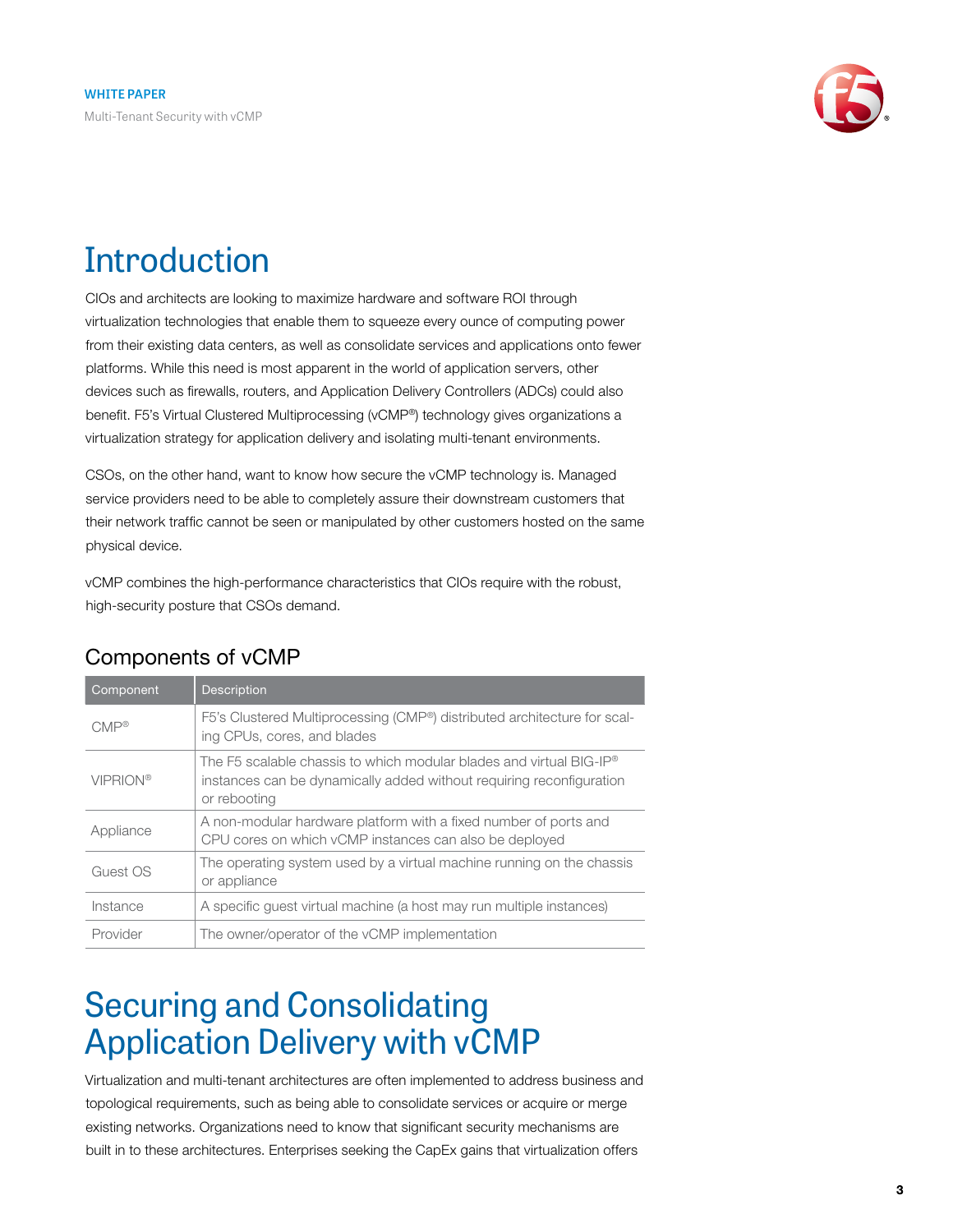

often run applications that have differing security requirements. For example, some e-commerce applications may have rigorous PCI DSS requirements, while healthcare applications may need to meet strict HIPAA standards.

In the case of service providers, their customers are often separate legal entities (they may even be competitors). These customers need assurance that their applications are isolated from each other even as their application traffic is delivered by the same virtualization platform.

F5 developed the vCMP technology with these factors in mind, while preserving the high availability, speed, and performance that are the hallmarks of all F5 products.

The provider (the owner/operator of the vCMP deployment) can offer this performance, scalability, and security to each of their downstream customers by creating discrete virtual BIG-IP® instances within vCMP. For performance, these virtual instances tap into the same application delivery acceleration hardware used by the hosting platform. To remain scalable for VIPRION® chassis, each guest instance spans multiple CPUs across multiple blades. As additional blades, and therefore CPUs, are added to the system, scalability increases linearly. Finally, to maximize security, vCMP uses a system of hardware- and softwarebased defense-in-depth security mechanisms to protect processes, secure access control, and isolate networks.



Figure 1: vCMP enables departments, customers, and partners to run their own F5 guest OSs.

Managed service providers have also found that the security of vCMP means their downstream customers can independently manage the isolated segments of their own services. For example, one downstream customer may run BIG-IP<sup>®</sup> Application Security Manager™ (ASM) or BIG-IP® Advanced Firewall Manager™ (AFM) from a vCMP guest instance to secure its application; another may be running BIG-IP® Access Policy Manager® (APM) to provide access control and authentication to its network services.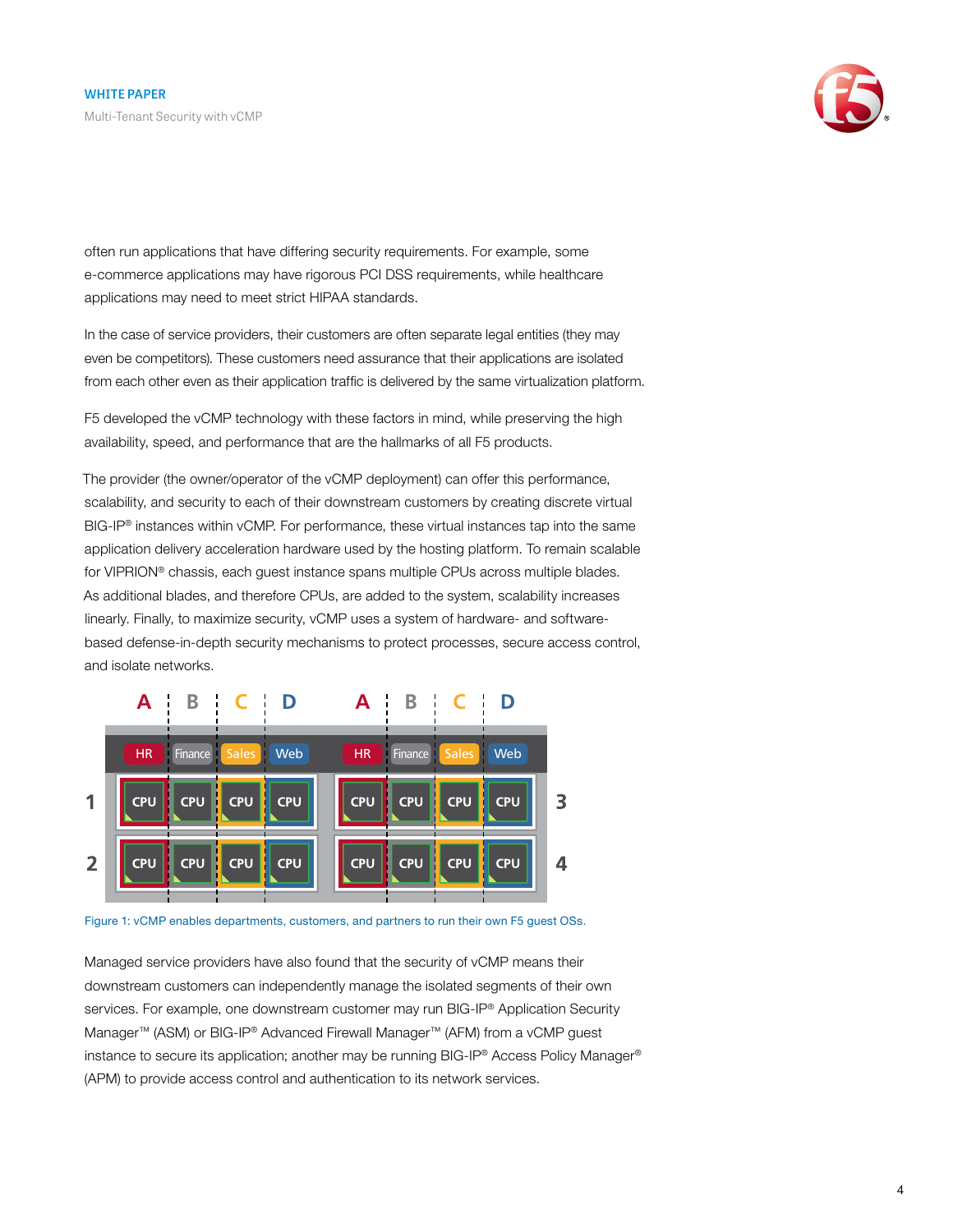

## <span id="page-4-0"></span>vCMP System Security

Security is built in to every aspect of vCMP. During vCMP design and development, the F5 product development and security teams examined and performed threat modeling on all of the attack surfaces—the most comprehensive security assessment in F5 history. Because of this, the vCMP system is included in the envelope of F5's [Common Criteria's](https://f5.com/about-us/compliance-and-certifications) [EAL4+ evaluation effort](https://f5.com/about-us/compliance-and-certifications).

### <span id="page-4-1"></span>vCMP Hypervisor Security

An F5 Application Delivery Controller (ADC) is a strategic point of control within the network, and is a logical place to implement multi-tenancy and virtualization. F5's vCMP incorporates a purpose-built ADC hypervisor that features process isolation and discretionary access control. The vCMP hypervisor is specifically designed to work with F5's TMOS® operating system and the BIG-IP system to securely deliver applications. Because vCMP is purpose-built, it supports only F5-specific hardware and processes required by F5 software; F5 has complete control, making vCMP more efficient in design and operation than other hypervisors.

The vCMP hypervisor also isolates memory. It leverages the onboard hardware-level input/ output memory management unit (IOMMU) to ensure that guests can't access memory from the hypervisor and from each other. In addition, the vCMP hypervisor does not read any memory that might have been written to by a guest OS except to process network traffic.

#### Appliance Mode

Appliance Mode is a security model designed specifically for federal and financial security requirements. It is enabled at license time and non-trivial to remove. Appliance Mode removes access to the underlying system shell, making script execution much more difficult. Access to the underlying system root account is also removed to force all users through the authentication system.

To review, three of the most prominent vCMP hypervisor security features are:

- Appliance Mode, which prevents script execution and root exploit.
- One-way memory access that protects the hypervisor from guests.
- Guest monitoring that allows only F5 guest software images.

These features secure the hypervisor against threats from hostile guests. The guests themselves have their own security subsystems.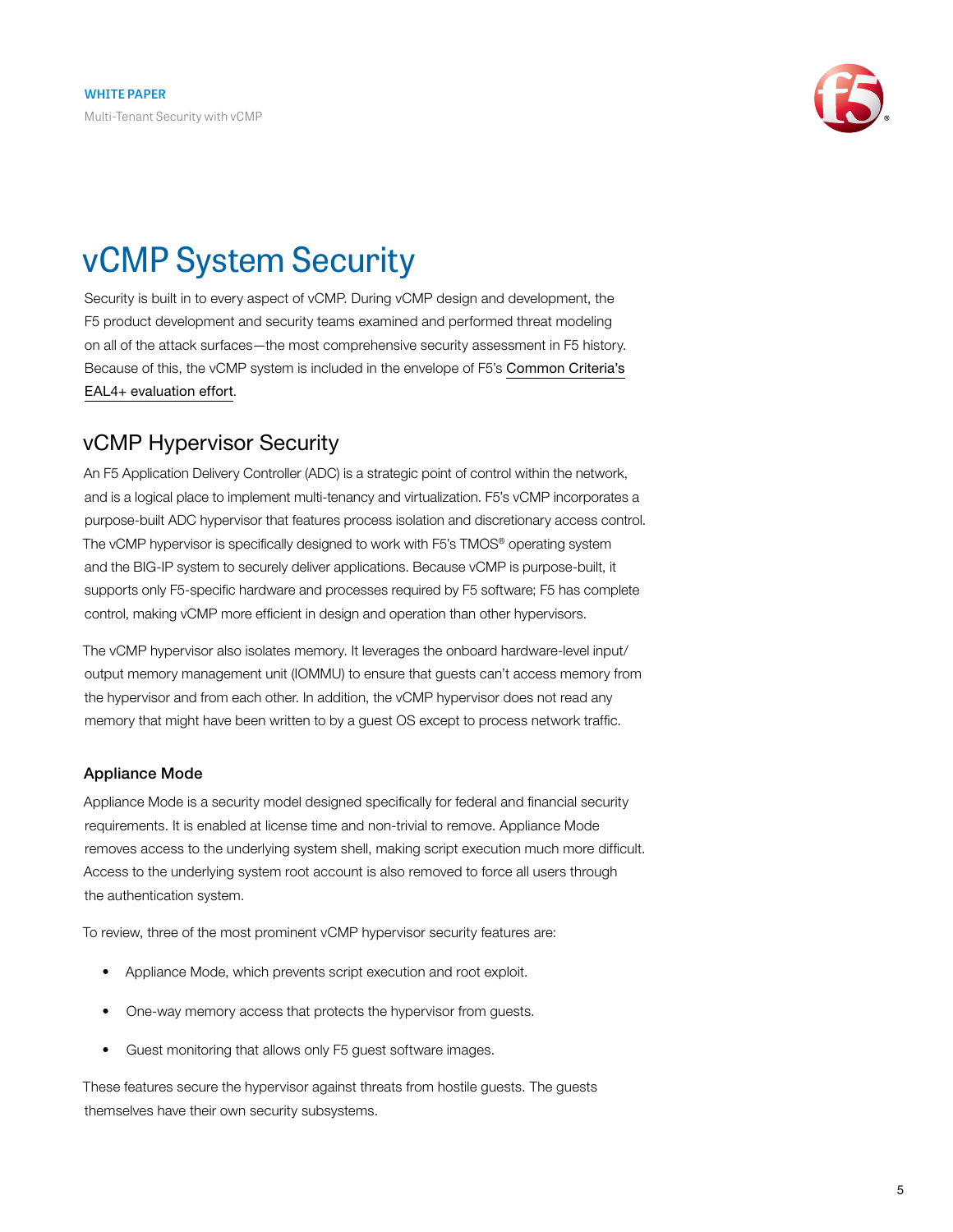

### <span id="page-5-0"></span>vCMP Guest Security

From the inception of virtualization, a top concern has been isolating guests from each other. Security architects and auditors need assurance that one guest cannot manipulate another's data, or worse, break into it to steal assets. The F5 vCMP architecture has multiple countermeasures in place to prevent guest-to-guest malicious activity.

In the vCMP guest framework, only F5 product images such as BIG-IP® Local Traffic Manager™ (LTM), BIG-IP® Global Traffic Manager™ (GTM), and BIG-IP ASM may be deployed as guests, minimizing the threat surface. This policy is enforced at run time by the TMOS image installer and then at regular intervals by the vCMP hypervisor. Should a non-compliant software image be found running in a guest OS, its instance will be terminated.

Each vCMP guest is run as its own process on the TMOS host. The vCMP hypervisor manages guests and provides process isolation and memory isolation via the on-board IOMMU to restrict them from reading each other's process information, memory, or file systems.

Each guest offers a role-based access control (RBAC) system to control user access to keys, applications, security policies, audit logs, firewall rules, and more. This means that specific guests can be assigned to separate down-stream customers or business units whose credentials remain separate as well. When guests are deployed in this way, a compromised user account will remain isolated to a single, specific guest. Each vCMP guest OS instance gets its own provisioned disk space, and each CPU within the guest instance is allocated its own discrete memory, which is never swapped to disk, further increasing data isolation. Finally, each instance within vCMP runs on its own instance of the TMOS operating system, and each has the associated security benefits, including:

- Discretionary access control (DAC) via SELinux.
- Advanced access restrictions via F5's Appliance Mode.
- Encrypted interfaces via SSH and HTTPS.
- Separate RBAC system to control user access.

These security controls combine to enforce the isolation of each guest.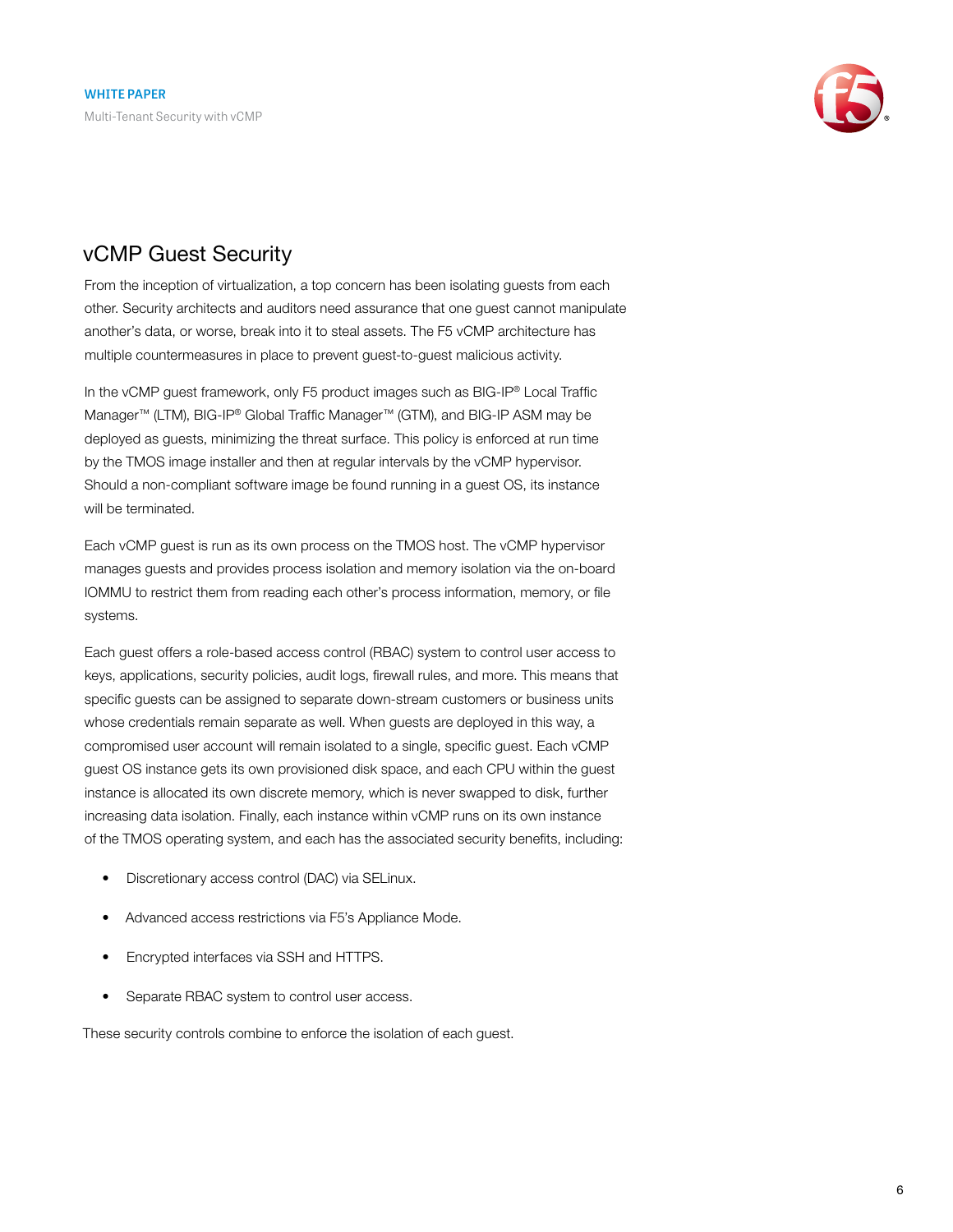

## <span id="page-6-0"></span>vCMP Network Security

### <span id="page-6-1"></span>Data Plane Network Security

vCMP uniquely benefits from an internal F5 hardware component that enforces network isolation outside of software. The TMOS-based hypervisor defines the VLAN assignments and works with the internal hardware switch fabric to control the traffic that reaches each guest. This prevents a guest OS from sniffing traffic or performing learning attacks and injections. Each blade in the VIPRION chassis has its own network interface that is separate from the management network, so a compromised guest cannot view or manipulate traffic destined for other guests via the data plane network.

#### vCMP network processing security

- Network traffic is isolated via a custom-built, guest-aware switch fabric.
- VLAN assignment is protected by the vCMP hypervisor.
- Data plane and management networks are physically separated.

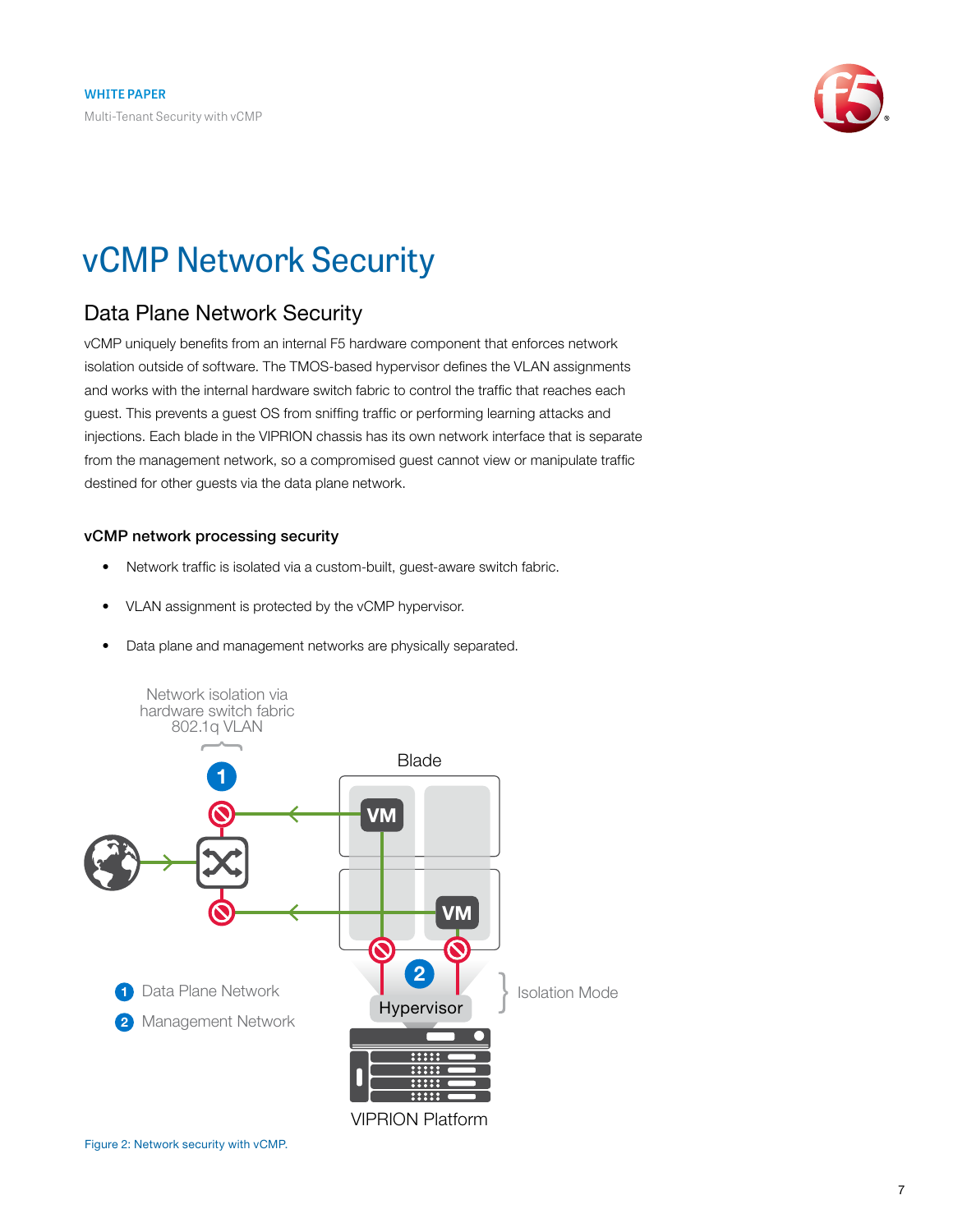

#### <span id="page-7-0"></span>Management Network Security

The management network provides user interfaces and an iControl® portal to each guest instance (iControl is F5's REST- and SOAP-based control plane API). By giving each guest instance access to the management network, the provider can enable downstream customers to manage their own services. In a non-virtualized chassis, the management network ports are completely separated via a physical network. However, with vCMP, the network interfaces are virtualized via the vCMP virtual network bridge, enabling all guests to communicate both with each other and with the hypervisor.

For some organizations, particularly for those that have a private cloud and no downstream customers, it's important to enable guest OSs to communicate with each other across the management network. But for managed service providers and others who do host downstream customers in their own vCMP instances, it may be important to remove this access.

#### Isolation Mode

The provider can isolate each guest instance from the shared management network.

This is called Isolation Mode, and is configured at the vCMP hypervisor. With Isolation Mode enabled, the guest OS does not receive an interface on the virtual bridge. Isolation Mode can be configured on a per-guest basis.

Even in Isolation Mode, downstream customers can still manage their guest instances by configuring a Self IP address on the guest's data plane network. For those customers, this is the best of both worlds: access to their management interfaces but with network security enforced by the data plane's high-performance hardware switch fabric.

For example, when Isolation Mode is used, the guest OS cannot access the virtual management network bridge. Customers can create a Self IP address to allow protected access to the user interfaces through the data plane:

```
net self mgmt-dp { 
     address 10.12.0.1/16 
     allow-service {
          tcp:ssh 
          tcp:https 
     }
     vlan internal2
}
```
This solution benefits from the guest-aware hardware switching of the data plane network's VLAN-based security model (see [Data Plane Network Security](#page-6-1) above).